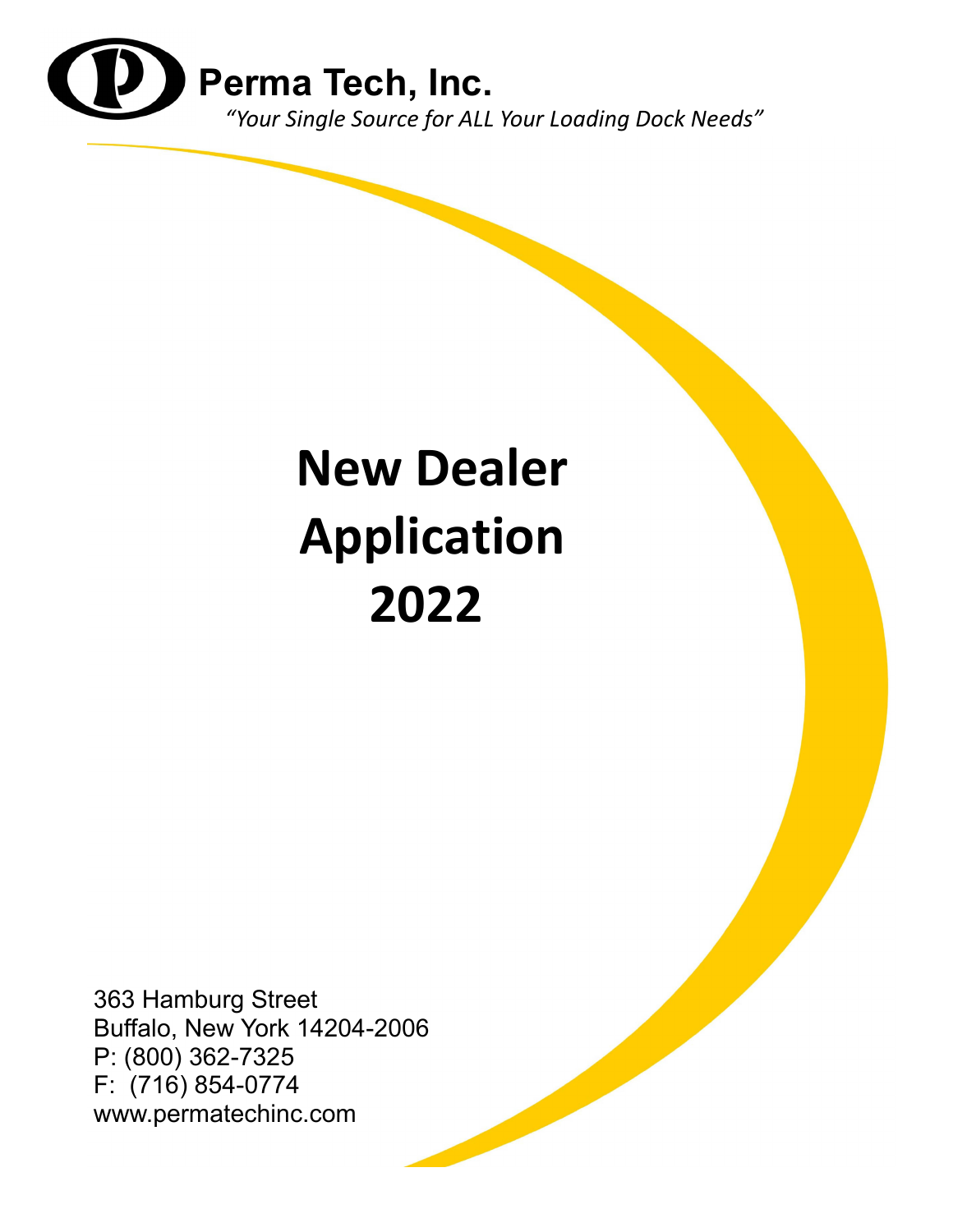# **Application & Credit Request Perma Tech, Inc.**

#### **COMPANY INFORMATION**

| Company Name                       | Year Established | Phone Number     |
|------------------------------------|------------------|------------------|
|                                    |                  |                  |
| Address                            | Website          | Fax Number       |
|                                    |                  |                  |
| <b>Principal Business Activity</b> | Employer ID#     | Type of Business |
|                                    |                  |                  |
|                                    |                  |                  |
| Officer/Owner Name                 | <b>Title</b>     | E-Mail           |
|                                    |                  |                  |
| Officer/Owner Home Address         | Home Phone       | Cell Phone       |
|                                    |                  |                  |
|                                    |                  |                  |
| Officer/Owner Name                 | Title            | E-Mail           |
|                                    |                  |                  |
| Officer/Owner Home Address         | Home Phone       | Cell Phone       |
|                                    |                  |                  |
|                                    |                  |                  |

#### **FINANCIAL INFORMATION**

| Billing Address (if different) | Credit Line Sought |             |         |
|--------------------------------|--------------------|-------------|---------|
|                                |                    |             |         |
|                                |                    |             |         |
| A/P Contact                    | A/P Phone          | A/P E-Mail  | A/P Fax |
|                                |                    |             |         |
| <b>Bank Name</b>               | Contact            | Account No. |         |
|                                |                    |             |         |
| <b>Branch Address</b>          | Phone              |             |         |
|                                |                    |             |         |
|                                |                    |             |         |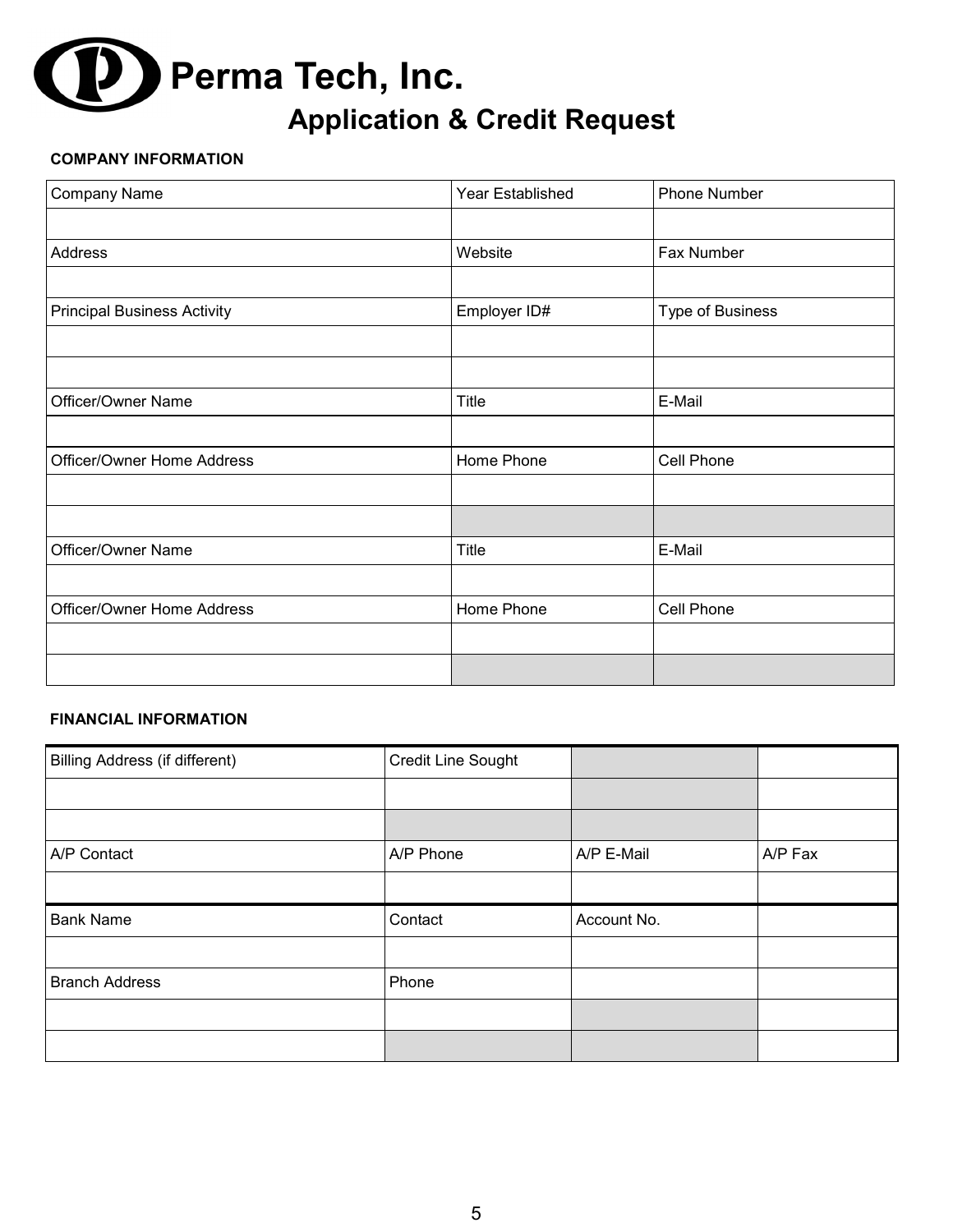

#### **TRADE REFERENCES**

| <b>Business Name</b> | Contact | Title  |
|----------------------|---------|--------|
|                      |         |        |
| Address              | Phone   | E-Mail |
|                      |         |        |
|                      | Fax     |        |
|                      |         |        |

| <b>Business Name</b> | Contact | <b>Title</b> |
|----------------------|---------|--------------|
|                      |         |              |
| Address              | Phone   | E-Mail       |
|                      |         |              |
|                      | Fax     |              |
|                      |         |              |

| <b>Business Name</b> | Contact | Title  |
|----------------------|---------|--------|
|                      |         |        |
| Address              | Phone   | E-Mail |
|                      |         |        |
|                      | Fax     |        |
|                      |         |        |

# **CREDIT DEPARTMENT USE**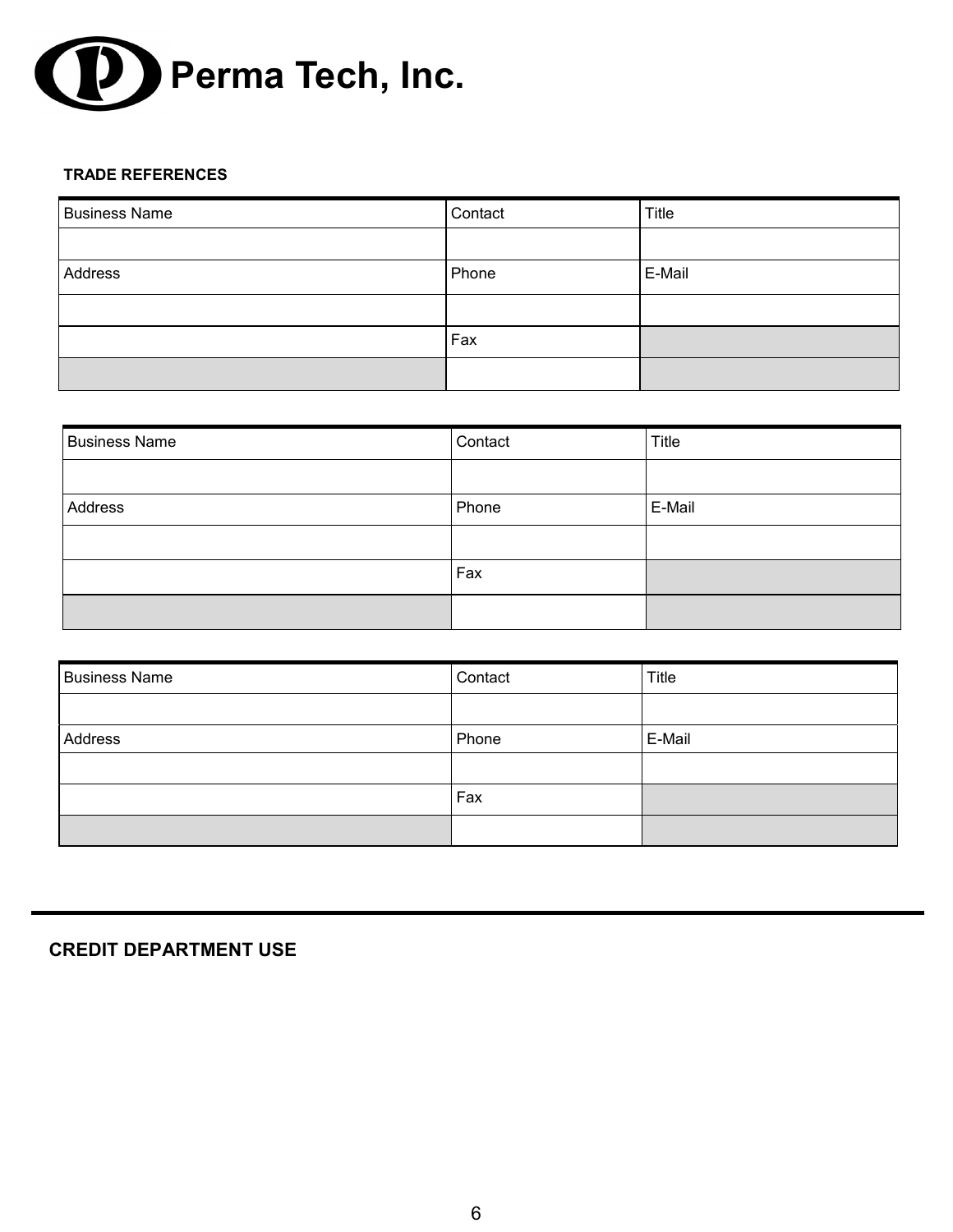

#### **BUSINESS INFORMATION**

| How did you learn about Perma Tech?      |              |                                |                                              |  |
|------------------------------------------|--------------|--------------------------------|----------------------------------------------|--|
|                                          |              |                                |                                              |  |
| List loading dock products you have sold |              |                                | List loading dock products you have serviced |  |
| Seal & Shelter Type                      | <b>Brand</b> | Seal & Shelter Type            | <b>Brand</b>                                 |  |
| Dock Seals                               |              | Dock Seals<br>П                |                                              |  |
| <b>Dock Shelters</b>                     |              | <b>Dock Shelters</b><br>П      |                                              |  |
| Rain Dams                                |              | <b>Rain Dams</b><br>П          |                                              |  |
| Roll-Up Doors                            |              | Roll-Up Doors<br>$\Box$        |                                              |  |
| <b>Traffic Doors</b>                     |              | <b>Traffic Doors</b><br>$\Box$ |                                              |  |
| <b>Air Rail Products</b>                 |              | <b>Air Rail Products</b><br>П  |                                              |  |
| ப                                        |              | $\Box$                         |                                              |  |
|                                          |              |                                |                                              |  |
| <b>Steel Product Type</b>                | <b>Brand</b> | Seal & Shelter Type            | <b>Brand</b>                                 |  |
| Pits                                     |              | Pits<br>$\Box$                 |                                              |  |
| Hoods                                    |              | Hoods<br>$\Box$                |                                              |  |
| Levelers                                 |              | Levelers<br>$\Box$             |                                              |  |
| Edge-of-Docks                            |              | Edge-of-Docks<br>$\Box$        |                                              |  |
| <b>Bumpers</b>                           |              | <b>Bumpers</b><br>⊔            |                                              |  |
| $\Box$                                   |              | □                              |                                              |  |

#### **SALES REPRESENTATIVES**

| Name | Location | Phone | E-Mail |
|------|----------|-------|--------|
|      |          |       |        |
|      |          |       |        |
|      |          |       |        |
|      |          |       |        |
|      |          |       |        |

#### **SERVICE/PROJECT MANAGER**

| Name | Location | Phone | E-Mail |
|------|----------|-------|--------|
|      |          |       |        |
|      |          |       |        |
|      |          |       |        |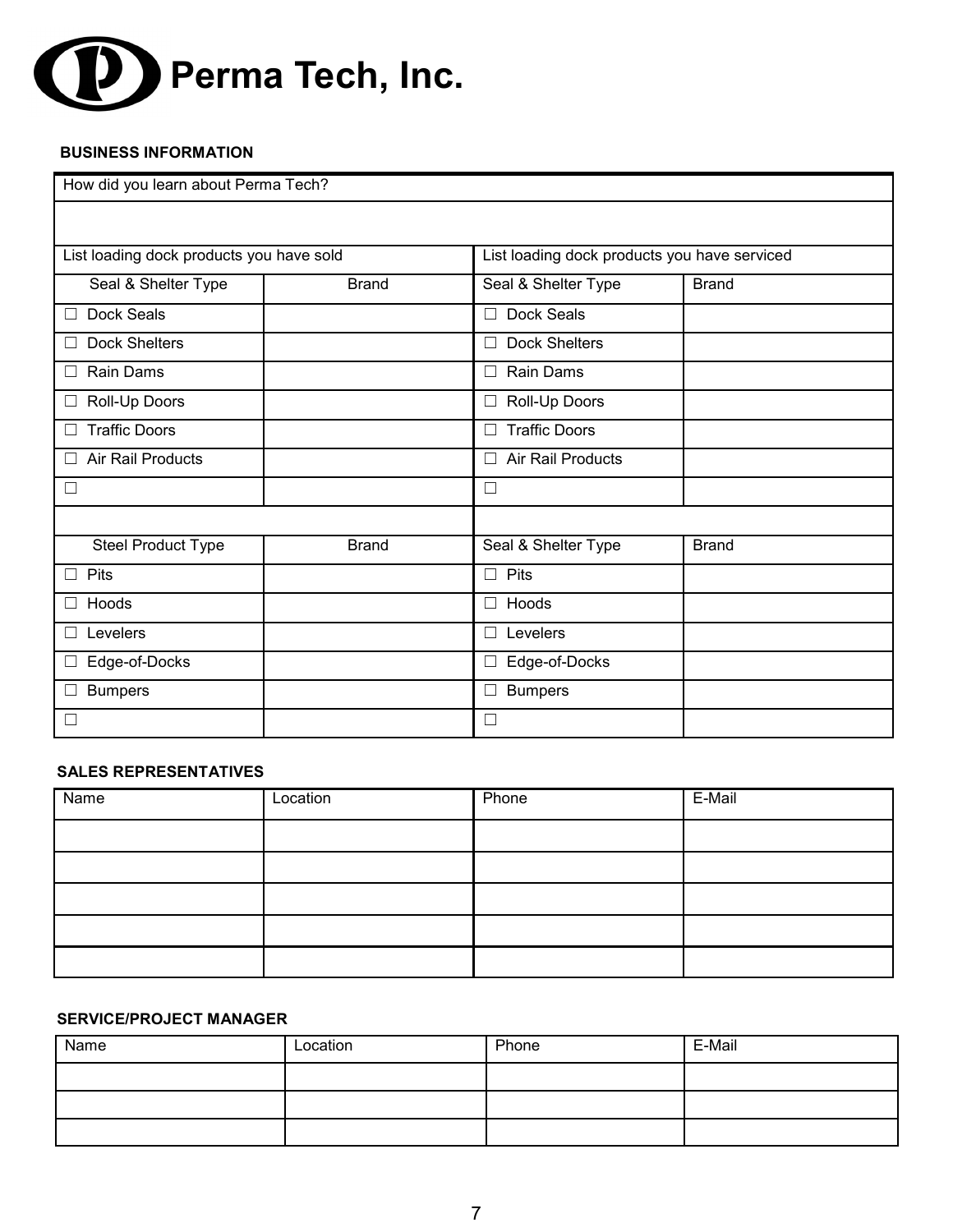

# **AUTHORIZATION**

I certify that all of the information submitted with respect to this credit request is true, correct, and complete and understand that any falsifications, misrepresentations, and omissions of any information is grounds for denial. The above information is willingly supplied and the creditor is authorized to contact the above bank and trade references, or take any other action deemed necessary, to establish the creditworthiness of the above named company. I have read and understand the attached terms and conditions, and hereby agree to them.

| Applicant's Name | Signature |
|------------------|-----------|
|                  |           |
| Title            | Date      |
|                  |           |

## **PERSONAL GUARANTEE**

I, the undersigned, for consideration do hereby individually and personally guarantee the full and prompt payment of all indebtedness heretofore or hereafter incurred by the above business. This guarantee shall not be affected by the amount of credit extended or any change in the form of said indebtedness. Notice of the acceptance of this guarantee, extension of credit, modification in terms of payment, and any right or demand to proceed against the principal debtor is hereby waived. This guarantee may only be revoked by written notice, which shall be sent to this creditor's credit office by certified mail. Any revocation does not revoke the obligation of the guarantors to provide payment for indebtedness incurred prior to the revocation.

| Guarantor's Name | Signature   |      |
|------------------|-------------|------|
|                  |             |      |
| Home Address     | <b>SSAN</b> | Date |
|                  |             |      |

## **CREDIT DEPARTMENT USE**

| <b>Credit Decision</b>              | <b>Credit Limit</b>               |
|-------------------------------------|-----------------------------------|
| $\Box$ Denied<br>Approved<br>$\Box$ | Date                              |
| Reason                              |                                   |
|                                     |                                   |
| Approved By                         | Approval Given to Dealer Services |
|                                     |                                   |
| <b>Entered Business Works/E2</b>    |                                   |
|                                     |                                   |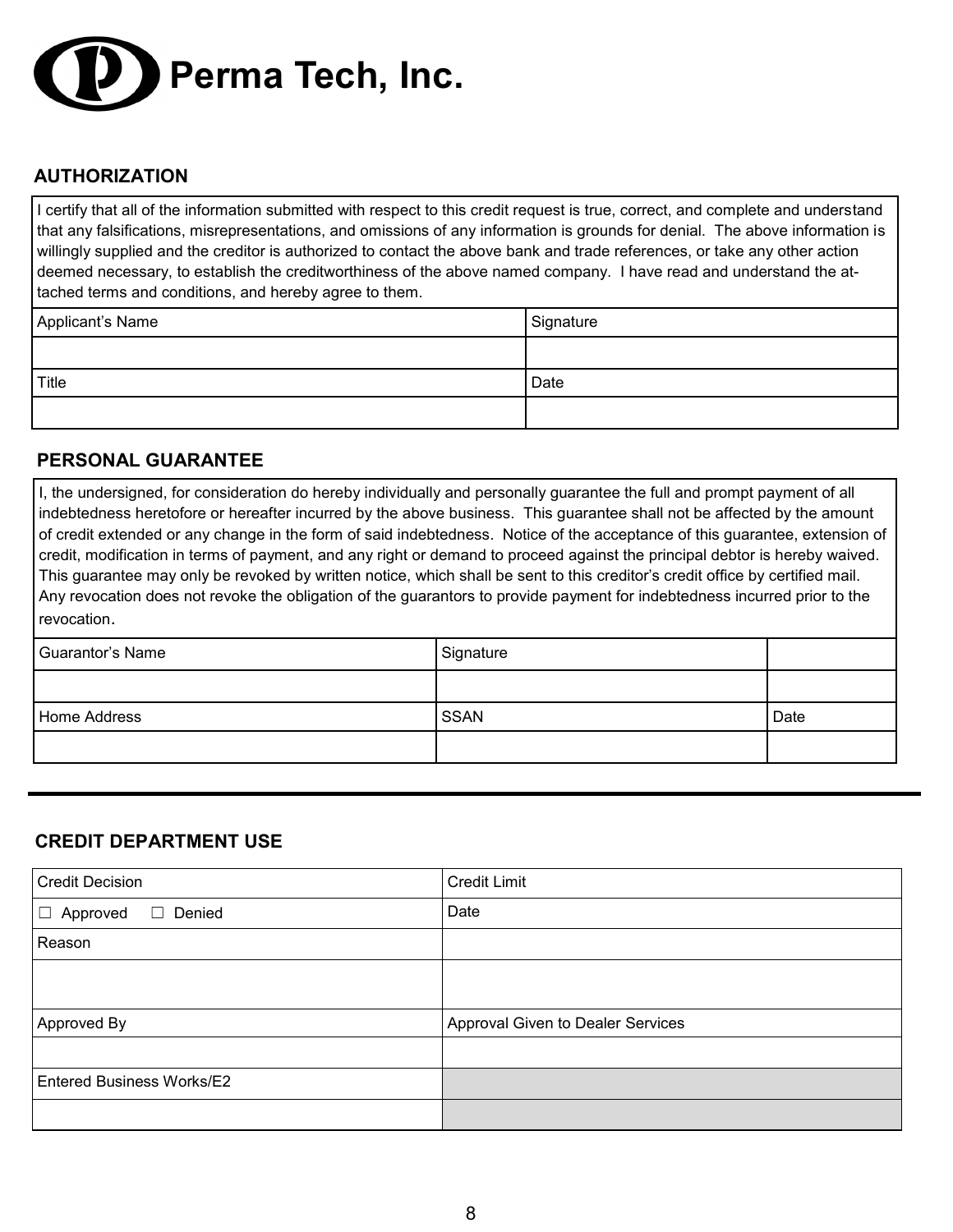

#### **Perma Tech Inc. Terms and Conditions of Sale**

Perma Tech, Inc. (Seller) and the Customer shown on the sales order acknowledgement agree as follows:

**1. Subject of Agreement.** Customer shall purchase from the Seller and Seller shall produce Customer's requirements of the commercial product(s) identified on the sales order acknowledgement.

**2. Acceptance and Governing Provisions**. Customer shall be deemed to have accepted terms of this Terms and Condition of Sale unless Customer provides Seller written notice of objection to its contents within 10 days of receiving, by deliver, facsimile, united states mail or otherwise a copy of these terms and conditions of sale. no modification, change, renunciation or waiver by Seller of any term or condition hereof or of any of Seller's rights or remedies hereunder shall be binding on the Seller nor shall the order hereby acknowledged by countermanded or changed by Customer unless in each instance Seller shall in advance thereof have expressly consented thereto in writing by Seller's authorized officer and any purported oral or other consent thereto shall be null and void, there being no representations agreements promises or understandings between Customer and Seller that are not expressed herein. Seller's failure to object to provisions contained in any purchase order or other communication from Customer shall not be construed as a waiver of these terms and conditions not an acceptance of any such provisions.

**3. Cancellation and Returns**. verbal or written orders confirmed by sales order acknowledgement cannot be cancelled or altered by Customer except upon terms acceptable to Seller, as evidenced by written consent signed by Seller's authorized officer. Customer shall compensate Seller against loss incurred by Seller with respect to a cancelled or altered order, including but not limited to costs for raw materials, tooling, engineering, handling overhead and productions. No goods may be returned to Seller for credit except with Seller's prior written permission and then only in compliance with Seller's return shipment instructions. in event of any cancellation by Seller, Seller shall not be liable to Customer for any damages whether compensatory, consequential or otherwise.

**4. Insurance.** Customer assumes all risks with respect to and will carry adequate insurance on all property furnished and/or owned by Customer while in storage on Seller's premises either before or after the manufacturing process or while in transit to or from Seller's premises. Seller insures Customer's materials during the manufacturing process. Seller's liability for such materials will not exceed the amount actually recovered under Seller's insurance prices.

**5. Delivery.** unless otherwise specified the price quoted is for a single shipment without storage FOB local Customer's place of business or FOB Seller's platform for out-of-town Customers. Proposals are based on continuous and uninterrupted delivery of complete order, unless specifications distinctly state otherwise. Charges related to delivery from Customer to Seller, or from Customer's supplier to Seller are not included in any quotations unless specified. Special priority pickup or delivery service will be provided at current rates upon Customer's request. Materials delivered from Customer or its suppliers are verified with delivery ticket as to cartons, packages or items shown only. The accuracy of the quantities indicated on such tickets cannot be verified and Seller cannot accept liability for shortage based on supplier's tickets. In the event of unavailability or delay or interruption of transportation by the usual common carriers used by Seller (including the U.S. Postal Service) the time such unavailability, delay or interruption of such transportation shall be excluded in computing the time of shipment. All claims for damage in transit shall be made within 48 hours after the receipt of shipment and are contingent upon notation of damage on bill of lading. Claims for shortage or other errors in delivery must be made within 48 hours after receipt of shipment and failure to give such notice shall constitute unqualified acceptance and a waiver of all such claims by the Customer

**6. Terms; Security.** Unless otherwise provided in writing, the invoice amount will be due thirty (30) days from the date of shipment. Interest on the past due accounts shall be due from Customer at the lesser of 18% per annum or the maximum contract rate permitted by law. if during the period of performance of an order, the financial condition of the Customer does not justify the terms of the payment specified, Seller may demand full or partial payment in advance before proceeding with the work or satisfactory security or guarantees that invoice will be promptly paid when due, or at its option with prejudice to other lawful remedies, may defer delivery or cancel this contract. as security for payment of any sum due or to become due hereunder or under terms of any agreement, Seller shall have the right if necessary to retain possession of and Customer grants Seller a lien on all Customer property in Sellers possession including work in process and finished work. Customer hereby agrees to execute such security agreement and financing statements as Seller may reasonably request. The extension of credit or acceptance of notes, trade acceptances, or guarantees of payment shall not affect such security interest and lien.

**7. Warranties and Remedy.** Seller warrants that the goods and/or services furnished hereunder will conform to the specific description thereof in Seller's proposal or in this agreement and will be free from defects in materials and workmanship. Claims for defects, damages or non-conformance must be made by the Customer in writing within a period of five (5) days after delivery of the goods of performance of the services by Seller to Customer. Failure of the Customer to make such claim within that 5-day period shall constitute irrevocable acceptance and an acknowledgement by Customer that the goods and/or services fully comply with the terms, conditions and specifications of this agreement. any good and/or services proved to Seller's satisfaction to be defective or nonconforming within the 5-day period shall be replaced or reworked by Seller at